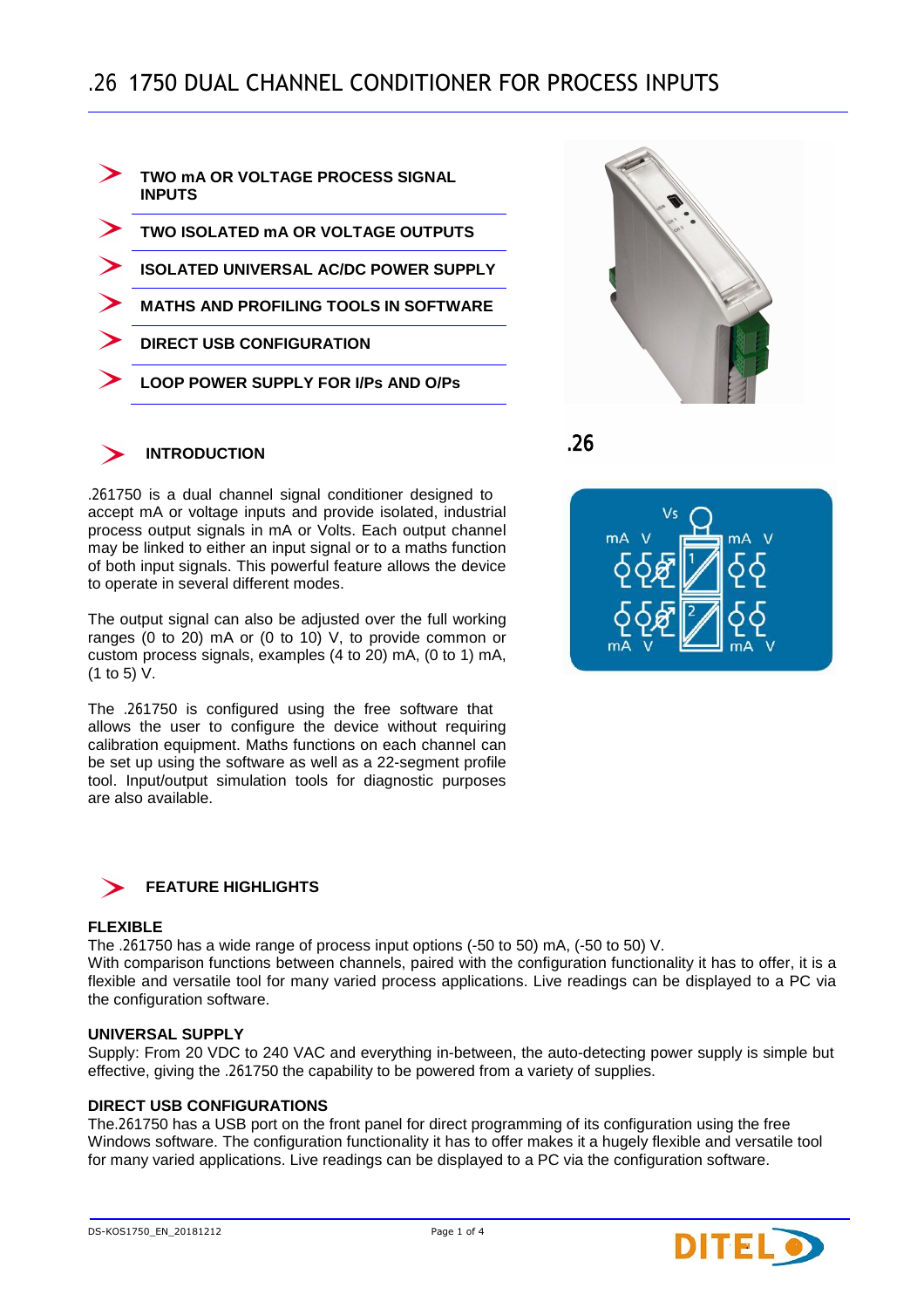# KOS1750 DUAL CHANNEL CONDITIONER FOR PROCESS INPUTS

| <b>VINPUT</b><br>(Channels 1 & 2)       |               |                            | <b>SPECIFICATIONS @20°C</b> |
|-----------------------------------------|---------------|----------------------------|-----------------------------|
| <b>Type</b>                             | Range         | <b>Stability</b>           | <b>Accuracy/Notes</b>       |
| $± 50 V$ DC                             | (-50 to 50) V | $0.02\%$ FSR*1/ $\sqrt{C}$ | $± 10 mV^{*2}$              |
|                                         | (-22 to 22) V |                            | $+5$ mV <sup>*2</sup>       |
| Impedance                               |               |                            | 1 M $\Omega$                |
| User selectable range                   |               |                            | Any within FSR              |
| $*$ <sup>1</sup> FSR = Full Scale Range |               |                            |                             |
| *2 At 420 ms update rate                |               |                            |                             |

| <b>mA INPUT</b>                         |                          | <b>SPECIFICATIONS @20°C</b> |                       |
|-----------------------------------------|--------------------------|-----------------------------|-----------------------|
| (Channels 1 & 2)                        |                          |                             |                       |
| <b>Type</b>                             | Range                    | <b>Stability</b>            | <b>Accuracy/Notes</b> |
| $± 50$ mA DC                            | (-50 to 50) mA           | $0.02 \% FSR*1/°C$          | $± 10 mV^{*2}$        |
|                                         | (-22 to 22) mA           |                             | $± 5$ m $V^{*2}$      |
| Impedance                               |                          |                             | 10 $\Omega$           |
| Transmitter supply                      | Source (internal supply) |                             | 22 VDC @ 25 mA        |
| Transmitter supply                      | Sink (external supply)   |                             | <b>SELV</b>           |
| User selectable range                   |                          |                             | Any within FSR        |
| $*$ <sup>1</sup> FSR = Full Scale Range |                          |                             |                       |
| *2 At 420 ms update rate                |                          |                             |                       |

| <b>OUTPUT ANALOGUE MA CURRENT</b>                                        |                                                                          | <b>SPECIFICATIONS @20°C</b>             |
|--------------------------------------------------------------------------|--------------------------------------------------------------------------|-----------------------------------------|
| (Channels 1 & 2)                                                         |                                                                          |                                         |
| <b>Type/Function</b>                                                     | <b>Range/Description</b>                                                 | <b>Accuracy/Notes</b>                   |
| Two wire current                                                         | $(0 to 20)$ mA                                                           | (mA output /2000) or 5 uA (Whichever is |
| Sink or source                                                           | (4 to 20) mA                                                             | the greater)                            |
|                                                                          | User mA, any within full range                                           |                                         |
| <b>Calibration Accuracy</b>                                              |                                                                          | ± 5 uA                                  |
| Supply in sink mode                                                      | (11 to 30) V DC, 24 V nominal                                            | <b>SELV</b>                             |
| Maximum load current source                                              | $(0 to 20)$ mA                                                           | Maximum load 550 $\Omega$               |
| Maximum load current sink                                                | Supply voltage @24 Vdc                                                   | Maximum load 650 $\Omega$               |
| Response time                                                            | <500 ms to reach 95 % of final value; Start-up time < 3 s                |                                         |
| Loop voltage effect                                                      |                                                                          | Loop ripple 0.03 % of FSR;              |
| Supply sensitivity                                                       | Supply ripple rejection $\lt \pm 5$ uA error @ 1 V rms 50 Hz ripple      |                                         |
| Protection                                                               | Reverse connection and over-voltage protection. Maximum over-voltage     |                                         |
|                                                                          | current 100 mA                                                           |                                         |
| Galvanic Isolation                                                       | 500 V to input: 3750 V to Supply and Relays                              |                                         |
| <b>Current Output Damping</b>                                            | Programmable rise and fall (0 to 250) seconds, for a (0 to 20) mA swing. |                                         |
| Thermal stability                                                        | Zero at 20 $\degree$ C                                                   | $\pm$ 2 uA/ $\degree$ C typically       |
| The mA output range can be set to anywhere within the maximum capability |                                                                          |                                         |

The mA output range can be set to anywhere within the maximum capability

## **OUTPUT ANALOGUE VOLTAGE SPECIFICATIONS** @20°C **(Channels 1 & 2)**

| <b>Type/Function</b>                                                          | <b>Range/Description</b>                                  | <b>Accuracy/Stability/Notes</b>                |
|-------------------------------------------------------------------------------|-----------------------------------------------------------|------------------------------------------------|
| Two wire voltage                                                              | (0 to 10) VDC                                             | $± 5$ mV                                       |
|                                                                               | User V, any within full range                             |                                                |
| <b>Calibration Accuracy</b>                                                   |                                                           | $± 5$ mV                                       |
| Maximum output                                                                |                                                           | 10.1 VDC                                       |
| Min Load                                                                      | 10 KΩ User Configurable correction for Load               |                                                |
| Response time                                                                 | <500 ms to reach 95 % of final value; Start-up time < 3 s |                                                |
| Current drive                                                                 |                                                           | $\pm$ 2 mA, minimum load 5 K $\Omega$ @ 10 VDC |
| Thermal stability                                                             | Zero at 20 °C                                             | $± 1$ mV/ $°C$                                 |
| Voltage generated across 500 $\Omega$ resistor                                |                                                           |                                                |
| The voltage output range can be set to anywhere within the maximum capability |                                                           |                                                |

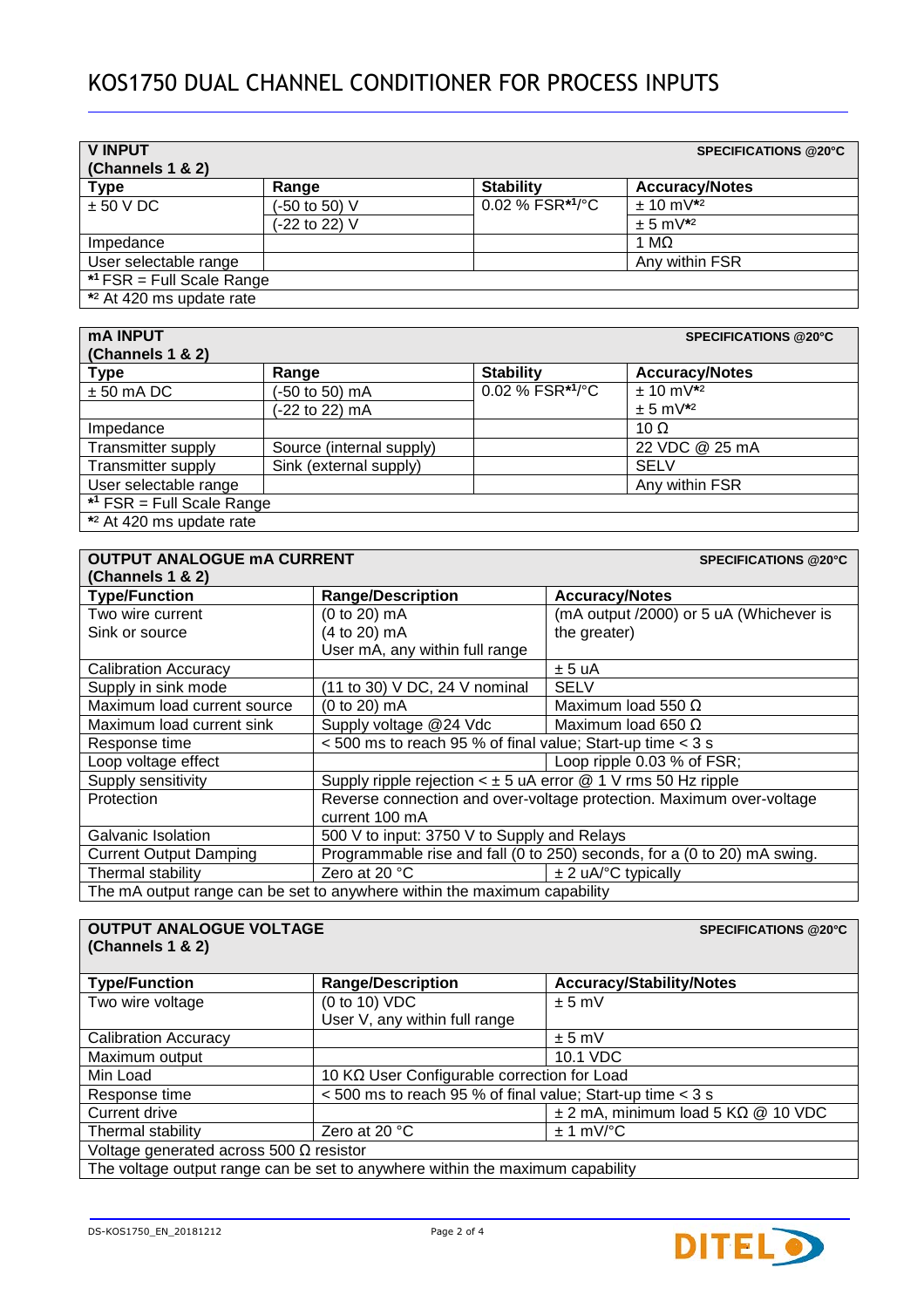## **USB CONFIGURATION USER INTERFACE**

| <b>Type/Options/Function</b> | <b>Description</b>  | <b>Notes</b>              |
|------------------------------|---------------------|---------------------------|
| Configuration hardware       | USB mini B          | Cable not included        |
| Configuration software       | <b>USBSpeedLink</b> | Download www.status.co.uk |
| Operating system             | Microsoft Windows   | Windows 7 or later        |

#### **USB CONFIGURATION USER INTERFACE (Channels 1 & 2)**

| <b>Type/Options/Function</b> | <b>Description</b>                | <b>Notes</b>                                 |
|------------------------------|-----------------------------------|----------------------------------------------|
| Configuration: basic or      | Select mode on                    | Some options only available in advanced mode |
| advanced                     | connection to instrument          |                                              |
| Input Type                   |                                   | Voltage or milli Amps                        |
| Scale                        | High, low                         | Any within range                             |
| Output configuration         |                                   |                                              |
| Type                         | Output signal                     | mA, V                                        |
| Scale                        | High, low                         | mA, V any value within output range          |
| Fixed output                 | For diagnostics                   | mA, V any value within output range          |
| Error signal                 | Up, down, user                    | User $=$ any value within output range       |
| Load correction              | For voltage output                | In ohms                                      |
| Output damping mA, V         | Rise/fall for full range          | $(0 to 250)$ s                               |
| Maths functions              | Derived from CH1, CH2             | A+B, A-B (signed or unsigned), average,      |
|                              |                                   | multiply, divide, highest, lowest, square.   |
| Profile tool (interpolation) | CH <sub>1</sub> , CH <sub>2</sub> | Up to 22 segments X, Y data                  |
| Output source selection      | CH <sub>1</sub> , CH <sub>2</sub> | Comparison options                           |
| Live data                    | Input Signal                      | Value                                        |
|                              | Output signal                     | mA, V value                                  |
|                              | Record live data                  | Save data to CSV file                        |
|                              | Store configuration to PC         | Save data to file                            |
| Other device options         | Tag number                        | 20 Characters                                |

#### **GENERAL**

| <b>Function</b>                     | <b>Description</b>                                           |
|-------------------------------------|--------------------------------------------------------------|
| Power supply                        | (20 to 240) V DC SELV, (20 to 240) V AC 50/60 Hz             |
| Power                               | 3 W max                                                      |
| Protection                          | Internal fuse, over-voltage, external protection recommended |
| Galvanic Isolation Supply to I/P    | 4000 VDC test, 253 VAC working                               |
| and O/P ports                       |                                                              |
| Galvanic Isolation I/P to O/P ports | 3750 VDC test, 250 VAC working                               |
| Sample rate                         | 420 ms (18 Bits full range)                                  |
|                                     | 140 ms (16 Bits full range)                                  |
|                                     | 70 ms (14 Bits full range)                                   |
| Start-up time                       | 4 s                                                          |
| Indication (State LED)              | $Green = OK$                                                 |
|                                     | Red = input/output/configuration error indication            |
| <b>Note</b>                         | USB terminal shares the same GND as CH1 output               |

## **MECHANICAL**

| <b>Function</b>   | <b>Description</b>                                      |
|-------------------|---------------------------------------------------------|
| <b>Dimensions</b> | 120 mm (from back of rail) x 22.5 mm wide x 106 mm high |
| Enclosure colour  | Grev                                                    |
| Material          | Blend PC/ABS self-extinguishing                         |
| Connections       | Two-part screw connectors for power, inputs, outputs    |
| Weight            | 145 g approximate                                       |